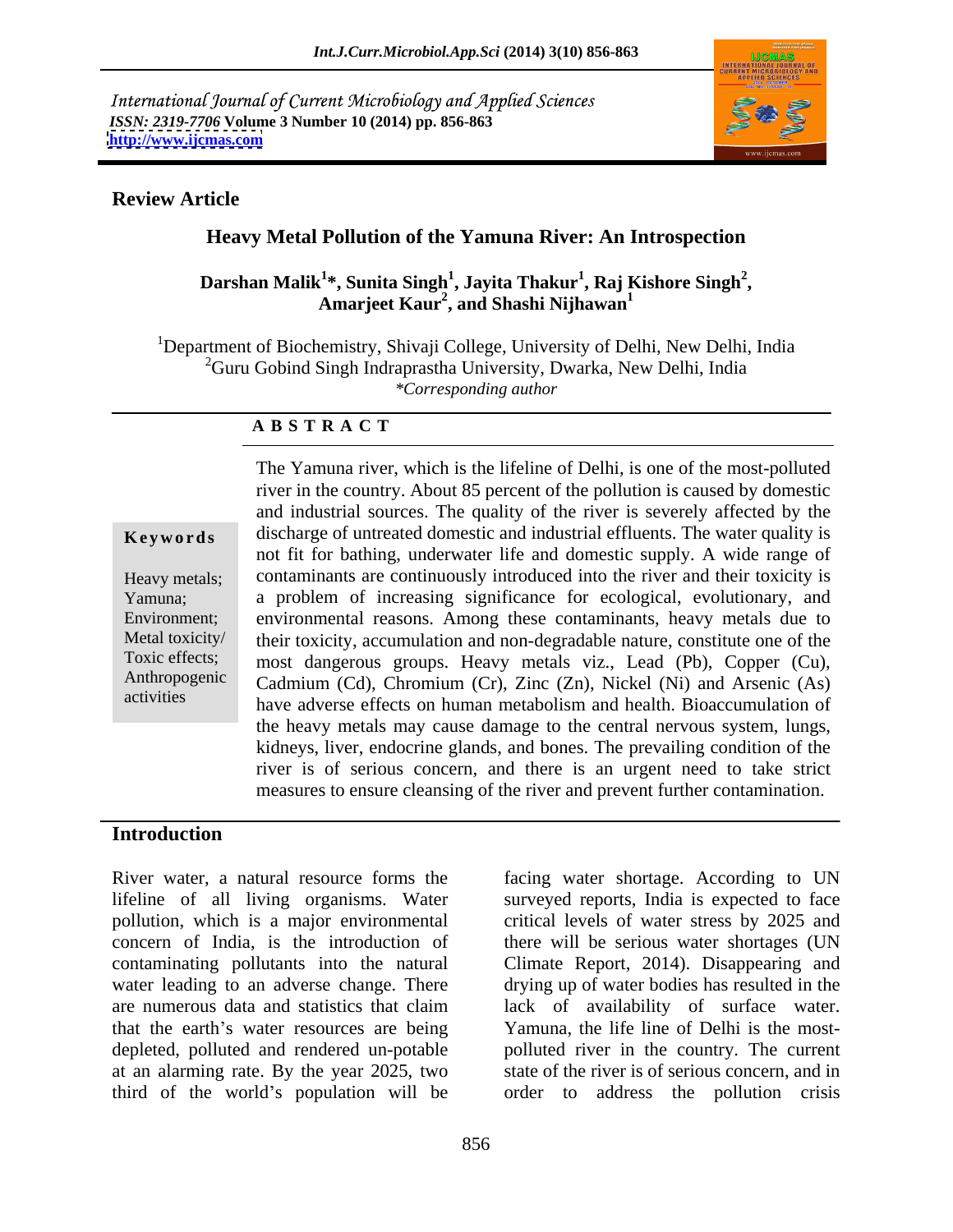effectively, it is important to first understand state of Delhi. The river Yamuna traverses a

Approximately, 85% of the river's pollution comes from domestic sources (CWC, 2009). The major sources contributing to the pollution of Yamuna are: untreated sewage, industrial effluents, the dumping of garbage area and balance 29.1% is the direct and dead bodies, immersion of idols and drainage of main river and smaller pollution due to in-stream uses of water (CPCB, 2006). Further, the dilution capacity of the river is reduced due to significant 40.2% of the Ganga Basin and 10.7% of the water abstraction, leading to greater country (Central Water Commission, 2007). deterioration of the river. The capital of the nation, Delhi is the major contributor of pollution in the Yamuna River, followed by Agra and Mathura (Misra, 2010). Sewage constructed at various urban centers in order to conserve the water quality of the river. The treated, untreated or partially treated sewage from these STPs is discharged directly or through a carrier drain into the river (CSE India, 2007). Due to unavoidable reasons such as power failures, mechanical problems or maintenance issues, these STPs are unable to operate continuously. This poses a major threat to water quality, as the collected sewage is discharged into the river at a few locations without any treatment  $(CPCB, 2006).$ 

### **Yamuna river basin**

The river Yamuna (Fig. 1) is the largest tributary of the River Ganga. The main stream of the river Yamuna originates from the Yamunotri glacier near Bandar Punch of the lower Himalayas at an elevation of about 6320 meter above mean sea level in the district Uttarkashi (Uttaranchal). The catchment of the Yamuna river covers parts of the states of Uttaranchal, Uttar Pradesh Rajasthan, Madhya Pradesh and the entire

the causes of pollution. distance of about 1370 km in the plain from Saharanpur district of Uttar Pradesh to the confluence with river Ganga at Allahabad. The major tributaries of the river are Tons. Betwa, Chambal, Ken and Sindh and these together contribute 70.9% of the catchment tributaries. On the basis of area, the catchment basin of Yamuna amounts to 40.2% of the Ganga Basin and 10.7% of the



**Fig.1** The Yamuna River basin.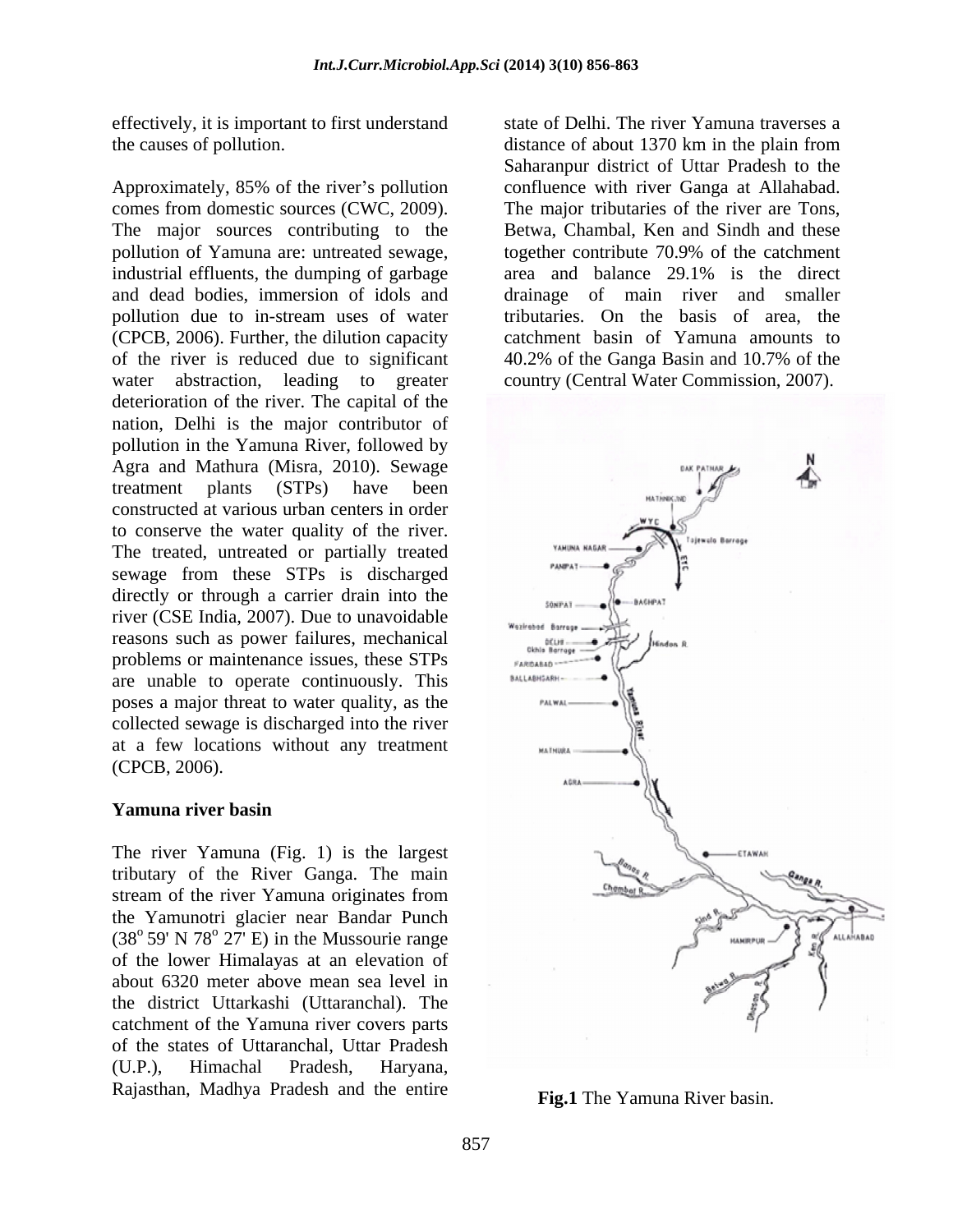## **Sources of water for NationalCapital**

The National Capital Territory is the mega- Yamuna, which includes Delhi- the capital city of India and its adjoining areas. Spread

The main sources of water in Delhi are river River stretch (Malik *et al* 2014). The main Yamuna (surface water and Western Yamuna Canal WYC), the Ganga (Upper • Rising density of human population on the Ganga Canal), Bhakara-Beas storage, river banks and poor sanitation practices by groundwater through tube wells and Ranney wells (specially designed high-capacity wells named after founder Leo Ranney). The estimated water availability of NCT of Delhi • Diffuse pollution (agricultural runoffs; from surface water sources, viz. the Yamuna, the Ganga and the WYC is about 1150.2 million cubic metres (mcm). The river Yamuna contributes 724 mcm which is river a substantial part of the total water Religious activity and immersion of idols requirement. It enters at Palla, traverses Monitoring data shows that pollution through NCT and leaves at Jaitpur in the South. The total area of river zone is about increased 2.5 times from 1980-2005. The 9700 Ha, out of which approximately 1600 BOD load, which was 117 tonnes per day Ha of land is irrigated and 8100 Ha is dry (TPD) in 1980 increased to 276 TPD in land which contributes as runoff pollution into the river (Jain, 2009). virtually nine months. Delhi impounds water

Although the Yamuna is polluted almost Control Committee (DPCC), State Pollution litres/day-MLD) with only 50% of Control Board (SPCB) regularly monitors the river Yamuna at 19 locations. In the (CWC, 2007). The organic pollution has 17 sewage treatment plants with a

**Territory, India**  Biochemical Oxygen Demand (BOD) level metropolis situated on the banks of the river fluctuations in Dissolved Oxygen (DO) level over an area of 1,483 sq km, it is divided pollution load and prevalence of eutrophic into nine districts having a population of conditions. Bacteriological contamination is approximately 17.6 million. significantly high in the entire Yamuna level increase significantly at Delhi and the do not confirm to the stipulated standard form. The same stretch of the river shows from Nil to well above the saturation level. This reflects the presence of organic sources of pollution in this region are:

residents and the set of the set of the set of the set of the set of the set of the set of the set of the set of the set of the set of the set of the set of the set of the set of the set of the set of the set of the set of

Untreated domestic wastewater and untreated industrial effluents

dead body dumping and cattle washing)

Undetected and untreated pesticide residues leave a toxic mark all across the river

**Biological Contamination of River** Water that flows subsequently is only **Yamuna** sewage and waste. The anaerobic condition throughout its entire length in the plains, but rising sludge from the bottom, gas bubbles the maximum of the pollution occurs during and floating solids on the surface (CPCB, its journey through the NCT. The Central 2006). As on March 2007, the sewage Pollution Control Board (CPCB), Central treatment capacity of STPs in Delhi is 512.4 Water Commission (CWC), Delhi Pollution million gal/day- MGD (2321 million addition, twenty eight major drain outfalls major cause of river pollution (Delhi into Yamuna are also being monitored by Economic Survey, 2008). The NCT region measured in terms of BOD load has 2005. The river has no fresh water flow for at the barrage constructed at Wazirabad. in the river is frequently observed and as evident from the presence of masses of litres/day-MLD) with only 50% of treatment. Rest of the untreated sewage which falls into the river Yamuna is the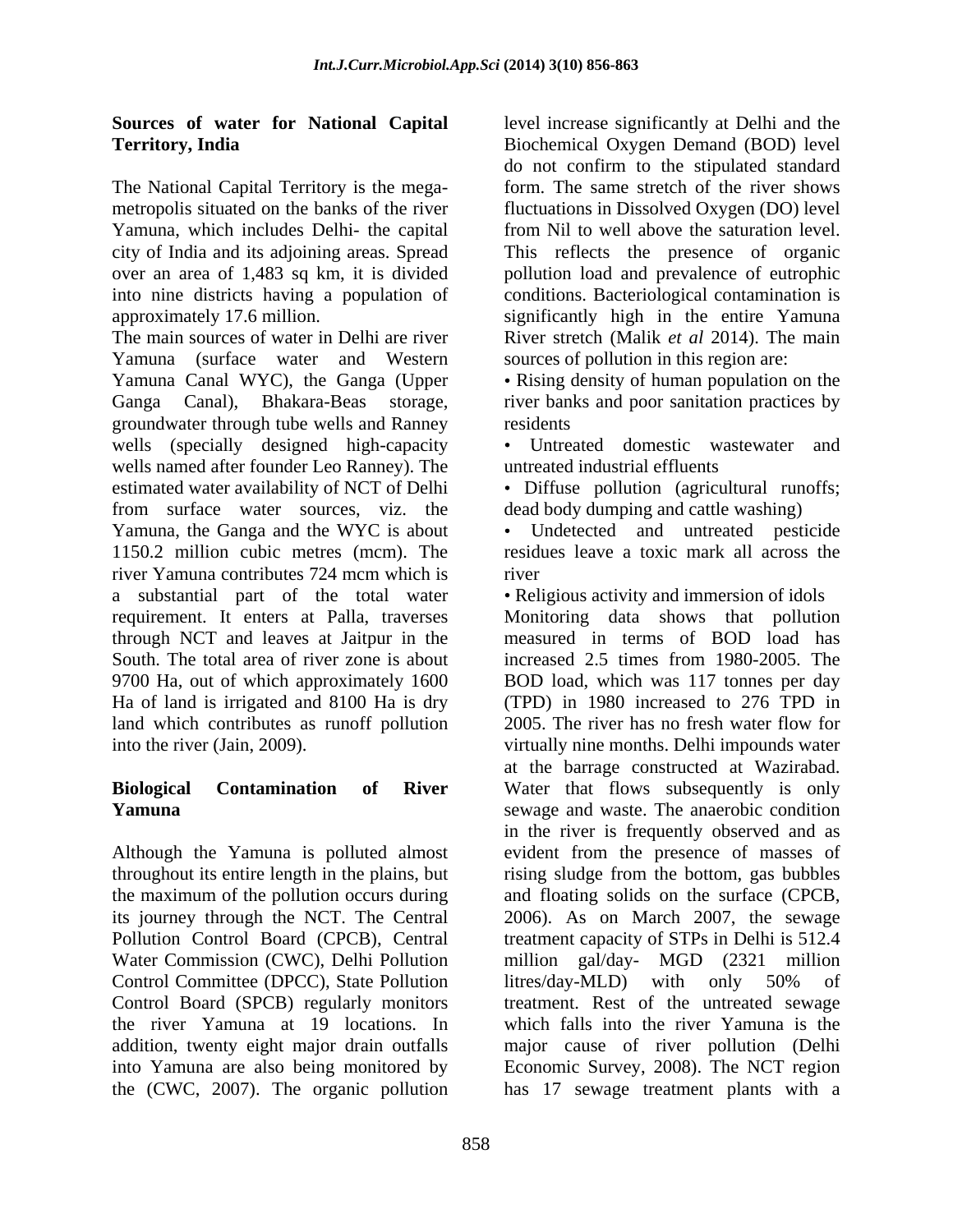treatment capacity of around 2,330 MLD.

Approximately 40% of India's sewage treatment capacity belongs to Delhi, yet a toxic metals in the water at several locations. massive gap remains between sewage The samples were taken across various generation and treatment (Anon, 2006). Iocations around Yamuna in Delhi and Scientific data shows that the level of Haryana. The study also emphasized on the industrial pollution in the Yamuna River is effect of heavy metals on the vegetables nearly 13 times the permissible limit. Data collected over a 10-year period by the Central Water Commission, through its 371 Extensive study of heavy metal monitoring stations across the country, contamination of heavy metals in water and shows that Yamuna has the highest level of soil was carried out in the Delhi segment of Biochemical Oxygen Demand (BOD) Yamuna basin (from Wazirabad barrage till concentration when it passes through Delhi. the Okhla barrage, 13 sites were chosen) Chemical Oxygen Demand (COD) tests are carried out to measure the level of industrial pollution in rivers (Sharma, 2011). Delhi Average heavy metal concentration at has been identified with 26 industrial areas different locations in the river water varied contributing their load to the river Yamuna. The river has been getting a large amount of Ni>Hg>As>Cd during its course through National Capital

# 5. **Heavy metal Pollution sources of River**

humans on the aquatic environment, the testing the presence of heavy metals in the fish elucidated that the concentrations of Ca, K, Mg, Na and P were too high as compared maximum permissible level set by World organisms. Among environmental Health Organization (WHO). Industrial pollutants, metals are of particular concern,

However, due to silting and settlement of water, domestic waste etc. have caused a sewage, treatment capacity of only 1,570 reduction in oxygen level and are a major MLD is in use at present (Jain, 2009). reason for eutrophication. Another research discharge, release of organic material into conducted by TERI (Yamuna, the poisoned river, 2012), showed moderate levels of locations around Yamuna in Delhi and Haryana. The study also emphasized on the growing on the river banks as well as on the population dependent on river water.

Extensive study of heavy metal (Sehgal *et al*., 2012). The key findings of the study were:

in the order of Fe>Cr>Mn> Zn>Pb>Cu> Ni>Hg>As>Cd

partially treated and untreated wastewater The average heavy metal concentration at Territory (NCT) of Delhi, especially of Fe>Mn>Zn>Cr> Pb> Ni>Hg>Cu>As>Cd between Wazirabad and Okhla (Paliwal and Free Ammonia levels of 1.4-6.6 mg/l was Sharma et al. 2007). present at Okhla Barrage were found to be **Yamuna**  Barrage where they come to feed on fish, As a result of ecological stress created by insect, seeds and roots of marsh plants. They pollution levels have significantly increased. look like a depression. There is an urgent Numerous studies have been conducted for requirement to restore the water quality for river Yamuna. In a study for determination and endangered Flamingos at Okhla Barrage of heavy metals in fish species (Sen *et al.*, (Mamta et al., 2013). The pollution of the 2011), characterization of heavy metals in aquatic environment with heavy metals has with other metal and were not in the most of them have toxic effects on different locations in soil varied in the order unfit for propagation of wildlife and fisheries. Flamingos have been observed in thousand in the lake formed at Okhla make their nests in a mound of mud, which conservation of habitat of rare and (Mamta et al., 2013).The pollution of the aquatic environment with heavy metals has become a worldwide problem during recent years, because they are indestructible and organisms. Among environmental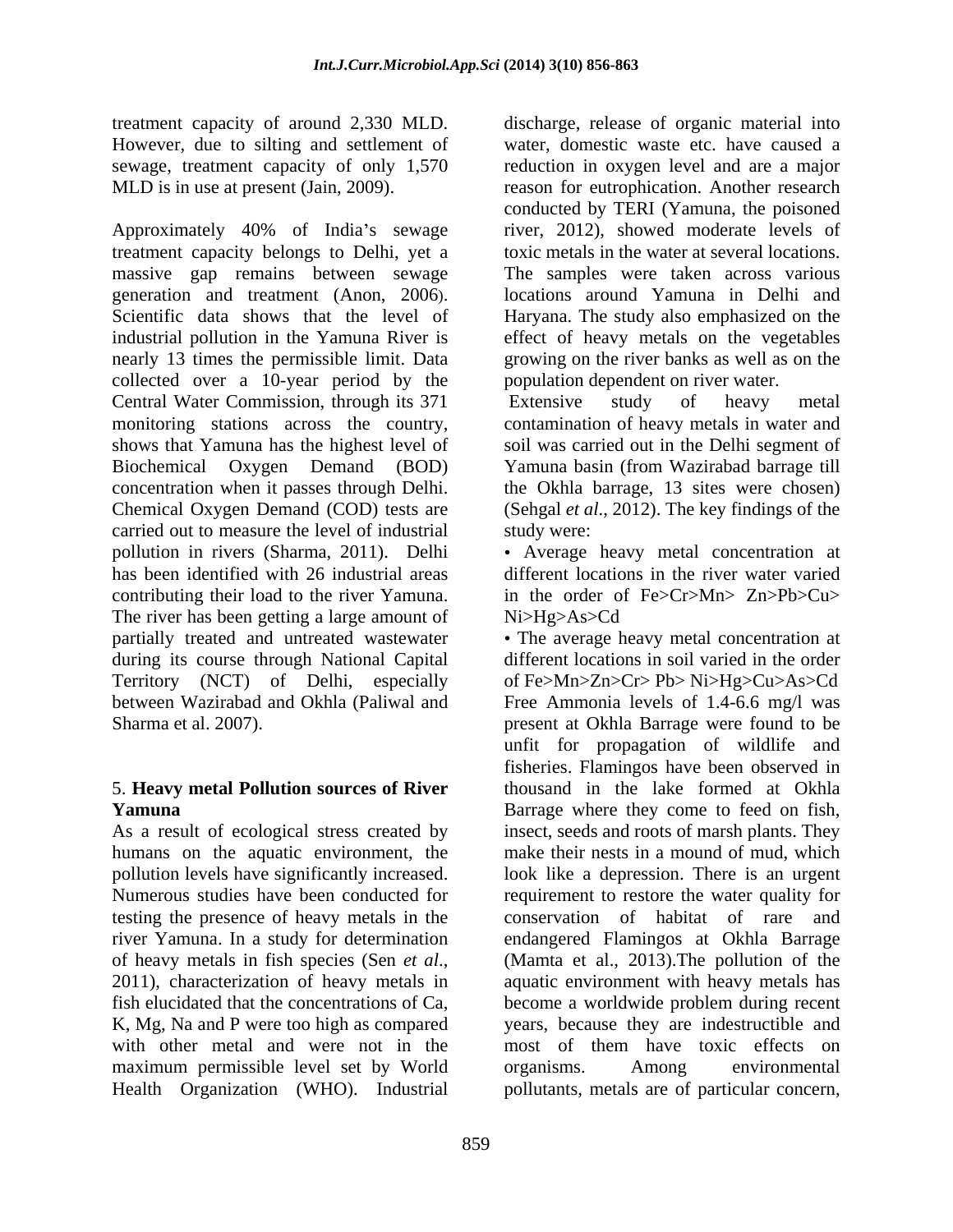Heavy metals are considered the most them. Increased use of plaster of Paris is not important form of pollution of the aquatic environment because of their toxicity and dependent on them but is also deteriorating accumulation by marine organisms (Malik, the ecological condition of the river. During 2014; Gurnham, 1975). The concentration of the immersion ceremony, puja articles such heavy metals in the fish from the River as polythene bags, foam cut-outs, flowers, water has shown that the metal food offerings, decorations, metal polish, concentration found in the fish samples plastic sheets, cosmetic items, all of which were higher than the range of maximum are highly polluting, are also thrown into the acceptable limits as per WHO. The various industrial outlets which drain into the river 2014) (Fig 2.) poisoning of arsenic, cadmium, chromium



**Figure.2 Prescribed limits of heavy metals** The acceptable range of heavy metals viz. Lead, Zinc, Cadmium, Copper, WHO (World Health Organization) in a

due to their potential toxic effect and ability Immersion of idols in the river during the to bioaccumulate in aquatic ecosystems festival season has become a cause for (Goldstein, 1990; Gledhill et al, 1997). concern because of increased use of cheap lead and chrome-based paints in most of only affecting the humans and animals the ecological condition of the river. During the immersion ceremony, puja articles such are highly polluting, are also thrown into the water (Kaur *et al*, 2013).

is a probable source of the heavy metals in Among various organic and inorganic water the Yamuna, leading to severe deleterious pollutants, metal ions are toxic, dangerous effecst in humans, fish and plants (Sen *et al*, and harmful because of their tissue 2011). Various national and international degradation in nature. Toxic metals are also agencies (CPCB, WHO) have determined bioaccumulative and relatively stable, as the recommended range of heavy metals well as carcinogenic, and, therefore, require permissible to human health (Singh et al, close monitoring (Zuane, 1990). The Chromium, Nickel reported by CPCB DDT are rarely present (Kaushik et al. (Central Pollution Control Board) and the 2008). The micro-pollutants are generally waterbody. vears they have declining trends. and harmful because of their tissue degradation in nature. Toxic metals are also poisoning of arsenic, cadmium, chromium and lead is quite well known (Forstner and Wittmann, 1983). The acute toxicity of metal ions has attracted scientists towards their detection in natural water resources. Among various natural water resources, rivers are highly polluted by toxic metals due to the direct discharge of municipal and industrial effluents into the rivers. River water is being used for domestic water supply in different parts of the world and, therefore, the analysis of toxic pollutants in river water has received great attention. Amongst the heavy metals, Cadmium, Nickel and Lead are scantly present in the river, whereas, zinc and iron are present in significant range. Among pesticides, BHC is reported to be present in significant amount, whereas Aldrin, Dieldrin, Endosulfan, and DDT are rarely present (Kaushik *et al*, 2008). The micro-pollutants are generally observed during dry seasons and over the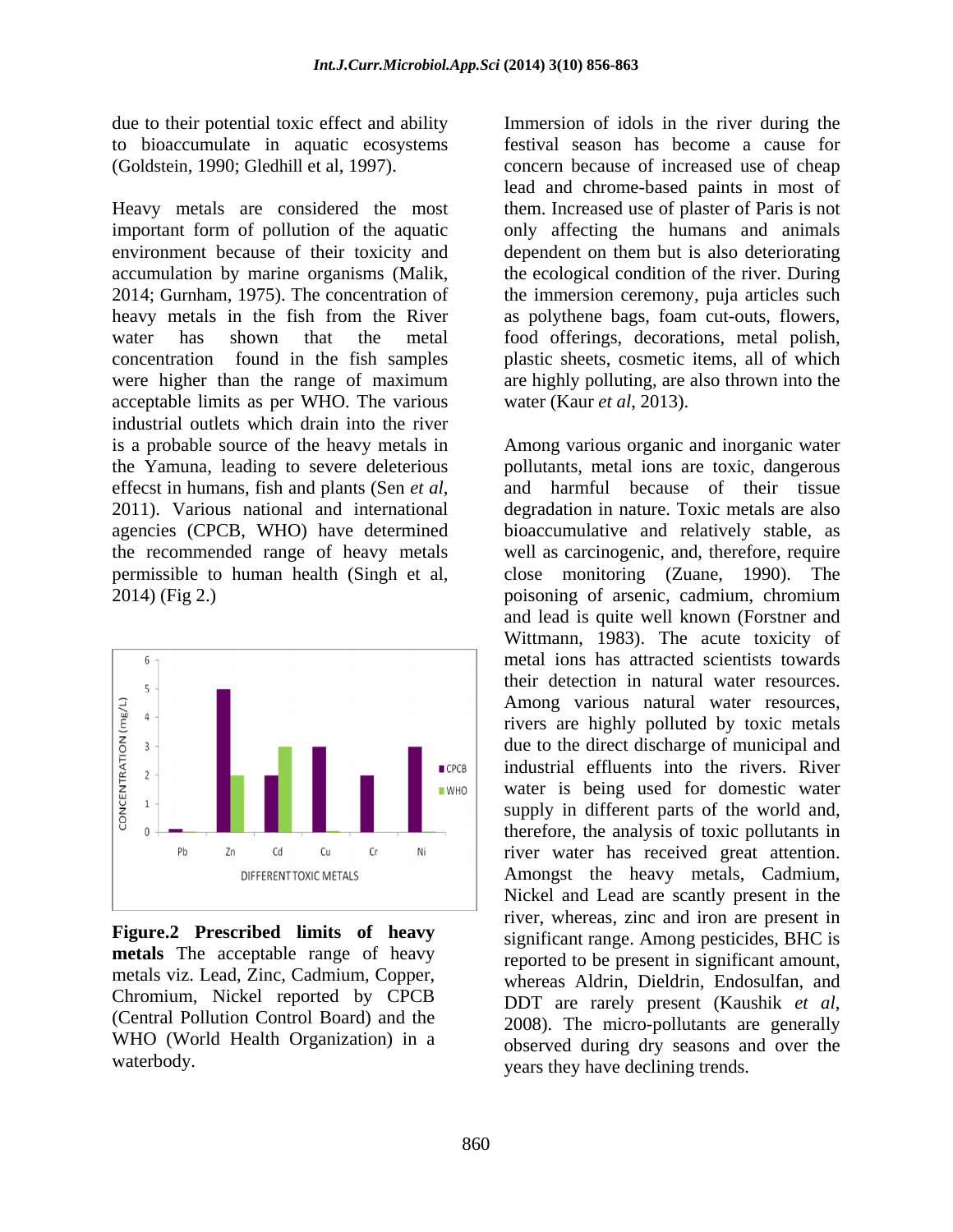### **Effect of heavy metals on human health**

Heavy metals have been shown to mainly enter the human body through food and water and are known to have serious health implications (Schwartz, 1994). Table 1 is a summary of the various heavy metals detected in the environment and their effect on human health. Lead (Pb) is ubiquitously present heavy metal which is used in paints, storage batteries, and the oxide is used in producing fine crystal glass. Higher levels of Pb lead to cognitive impairment in children to peripheral neuropathy in adults (Kaur, 2012). The heavy metal Copper (Cu), is used in electroplating industries situated on the banks of the rivers (Boxall *et al*., 2000). When present at low concentrations, Cu causes headache, nausea, vomiting and diarrhea, and at higher levels of deposition, it leads to liver and kidney malfunctioning (USEPA, 1999). Zinc (Zn) is discharged in electroplating industries, sewage discharge and the immersion of painted idols. Zinc toxicity causes vomiting, diarrhea, icterus, discharged into the rivers by industries like electroplating factory discharge. Ni is neurotoxic, genotoxic, and carcinogenic agent which may cause health problems like nickel dermatitis etc (Das *et al*, 2008). Cadmium (Cd) is produced by several industrial processes such as protective coatings (electroplating) for metals like iron, <br>
and the control of the control of the control of the curonal Damage preparation of Cd-Ni batteries, control rods and shields within nuclear reactors and television phosphors. Cd when partaken over a long period of time leads to its bio accumulation in the kidney and liver and causes severe damage. Chromium (Cr) present in the Yamuna river is attributed to electroplating industries situated near the banks of the river. Ingestion of large

amounts of Cr also has severe detrimental health effects like gastrointestinal, hepatic and renal damage (Bagchi *et al*, 2002).

| Health<br>Cognitive<br>Lead<br>Paint, Pesticide,<br>Impairment In<br>Batteries, Crystal<br>storage batteries, and the oxide is used in<br>Children,<br>Glass Preparation.<br>producing fine crystal glass. Higher levels of<br>Peripheral<br>Pb lead to cognitive impairment in children<br>Neuropathy In<br>to peripheral neuropathy in adults (Kaur,<br>Adults.<br>Developmental<br>2012). The heavy metal Copper (Cu), is<br>Delay<br>used in electroplating industries situated on<br>the banks of the rivers (Boxall et al., 2000).<br>Headache,<br>Copper Electroplating<br>Pesticide Production,<br>Nausea, Vomiting<br>When present at low concentrations, Cu<br>Diarrhea And<br>Mining.<br>causes headache, nausea, vomiting and<br>Kidney<br>diarrhea, and at higher levels of deposition,<br>Malfunctioning<br>it leads to liver and kidney malfunctioning<br>Vomiting.<br><b>Effluents</b> From<br>Zinc<br>(USEPA, 1999). Zinc (Zn) is discharged in<br>Diarrhea, Icterus,<br>Electroplating<br>the rivers in the form of effluents from<br>Liver And Kidney<br>Industries, Sewage<br>Discharge, The<br>Damage<br>electroplating industries, sewage discharge<br>Immersion Of Painted<br>and the immersion of painted idols. Zinc<br><b>Idols</b><br>toxicity causes vomiting, diarrhea, icterus,<br>Stainless Steel<br>Nickel<br>Neurotoxic.<br>liver and kidney damage (Boxall et al.,<br>Manufacturing Units,<br>Genotoxic, And<br>2000; Dean et al., 1972). Nickel (Ni) is<br>Carcinogenic<br><b>Electroplating Factory</b><br>discharged into the rivers by industries like<br>Agent, Nickel<br><b>Discharge</b><br>Dermatitis<br>units,<br>5.   Cadmium   Electroplating<br>Kidney And Liver<br>Preparation Of Cd-Ni<br>Damage. Renal<br>Dysfunction,<br>Batteries, Control<br>Rods, Shields within<br>Gastrointestinal<br>Nuclear Reactors.<br>Damage.<br>Television Phosphors.<br>Mines, Electroplating<br>Gastrointestinal,<br>Hepatic, Renal,<br>6. Chromium | detected in the environment and their effect    | S. No Pollutants | <b>Major Sources</b> | <b>Effect on Human</b> |
|------------------------------------------------------------------------------------------------------------------------------------------------------------------------------------------------------------------------------------------------------------------------------------------------------------------------------------------------------------------------------------------------------------------------------------------------------------------------------------------------------------------------------------------------------------------------------------------------------------------------------------------------------------------------------------------------------------------------------------------------------------------------------------------------------------------------------------------------------------------------------------------------------------------------------------------------------------------------------------------------------------------------------------------------------------------------------------------------------------------------------------------------------------------------------------------------------------------------------------------------------------------------------------------------------------------------------------------------------------------------------------------------------------------------------------------------------------------------------------------------------------------------------------------------------------------------------------------------------------------------------------------------------------------------------------------------------------------------------------------------------------------------------------------------------------------------------------------------------------------------------------------------------------------------------------------------------------------------------------|-------------------------------------------------|------------------|----------------------|------------------------|
|                                                                                                                                                                                                                                                                                                                                                                                                                                                                                                                                                                                                                                                                                                                                                                                                                                                                                                                                                                                                                                                                                                                                                                                                                                                                                                                                                                                                                                                                                                                                                                                                                                                                                                                                                                                                                                                                                                                                                                                    | on human health. Lead (Pb) is ubiquitously      |                  |                      |                        |
|                                                                                                                                                                                                                                                                                                                                                                                                                                                                                                                                                                                                                                                                                                                                                                                                                                                                                                                                                                                                                                                                                                                                                                                                                                                                                                                                                                                                                                                                                                                                                                                                                                                                                                                                                                                                                                                                                                                                                                                    | present heavy metal which is used in paints,    |                  |                      |                        |
|                                                                                                                                                                                                                                                                                                                                                                                                                                                                                                                                                                                                                                                                                                                                                                                                                                                                                                                                                                                                                                                                                                                                                                                                                                                                                                                                                                                                                                                                                                                                                                                                                                                                                                                                                                                                                                                                                                                                                                                    |                                                 |                  |                      |                        |
|                                                                                                                                                                                                                                                                                                                                                                                                                                                                                                                                                                                                                                                                                                                                                                                                                                                                                                                                                                                                                                                                                                                                                                                                                                                                                                                                                                                                                                                                                                                                                                                                                                                                                                                                                                                                                                                                                                                                                                                    |                                                 |                  |                      |                        |
|                                                                                                                                                                                                                                                                                                                                                                                                                                                                                                                                                                                                                                                                                                                                                                                                                                                                                                                                                                                                                                                                                                                                                                                                                                                                                                                                                                                                                                                                                                                                                                                                                                                                                                                                                                                                                                                                                                                                                                                    |                                                 |                  |                      |                        |
|                                                                                                                                                                                                                                                                                                                                                                                                                                                                                                                                                                                                                                                                                                                                                                                                                                                                                                                                                                                                                                                                                                                                                                                                                                                                                                                                                                                                                                                                                                                                                                                                                                                                                                                                                                                                                                                                                                                                                                                    |                                                 |                  |                      |                        |
|                                                                                                                                                                                                                                                                                                                                                                                                                                                                                                                                                                                                                                                                                                                                                                                                                                                                                                                                                                                                                                                                                                                                                                                                                                                                                                                                                                                                                                                                                                                                                                                                                                                                                                                                                                                                                                                                                                                                                                                    |                                                 |                  |                      |                        |
|                                                                                                                                                                                                                                                                                                                                                                                                                                                                                                                                                                                                                                                                                                                                                                                                                                                                                                                                                                                                                                                                                                                                                                                                                                                                                                                                                                                                                                                                                                                                                                                                                                                                                                                                                                                                                                                                                                                                                                                    |                                                 |                  |                      |                        |
|                                                                                                                                                                                                                                                                                                                                                                                                                                                                                                                                                                                                                                                                                                                                                                                                                                                                                                                                                                                                                                                                                                                                                                                                                                                                                                                                                                                                                                                                                                                                                                                                                                                                                                                                                                                                                                                                                                                                                                                    |                                                 |                  |                      |                        |
|                                                                                                                                                                                                                                                                                                                                                                                                                                                                                                                                                                                                                                                                                                                                                                                                                                                                                                                                                                                                                                                                                                                                                                                                                                                                                                                                                                                                                                                                                                                                                                                                                                                                                                                                                                                                                                                                                                                                                                                    |                                                 |                  |                      |                        |
|                                                                                                                                                                                                                                                                                                                                                                                                                                                                                                                                                                                                                                                                                                                                                                                                                                                                                                                                                                                                                                                                                                                                                                                                                                                                                                                                                                                                                                                                                                                                                                                                                                                                                                                                                                                                                                                                                                                                                                                    |                                                 |                  |                      |                        |
|                                                                                                                                                                                                                                                                                                                                                                                                                                                                                                                                                                                                                                                                                                                                                                                                                                                                                                                                                                                                                                                                                                                                                                                                                                                                                                                                                                                                                                                                                                                                                                                                                                                                                                                                                                                                                                                                                                                                                                                    |                                                 |                  |                      |                        |
|                                                                                                                                                                                                                                                                                                                                                                                                                                                                                                                                                                                                                                                                                                                                                                                                                                                                                                                                                                                                                                                                                                                                                                                                                                                                                                                                                                                                                                                                                                                                                                                                                                                                                                                                                                                                                                                                                                                                                                                    |                                                 |                  |                      |                        |
|                                                                                                                                                                                                                                                                                                                                                                                                                                                                                                                                                                                                                                                                                                                                                                                                                                                                                                                                                                                                                                                                                                                                                                                                                                                                                                                                                                                                                                                                                                                                                                                                                                                                                                                                                                                                                                                                                                                                                                                    |                                                 |                  |                      |                        |
|                                                                                                                                                                                                                                                                                                                                                                                                                                                                                                                                                                                                                                                                                                                                                                                                                                                                                                                                                                                                                                                                                                                                                                                                                                                                                                                                                                                                                                                                                                                                                                                                                                                                                                                                                                                                                                                                                                                                                                                    |                                                 |                  |                      |                        |
|                                                                                                                                                                                                                                                                                                                                                                                                                                                                                                                                                                                                                                                                                                                                                                                                                                                                                                                                                                                                                                                                                                                                                                                                                                                                                                                                                                                                                                                                                                                                                                                                                                                                                                                                                                                                                                                                                                                                                                                    |                                                 |                  |                      |                        |
|                                                                                                                                                                                                                                                                                                                                                                                                                                                                                                                                                                                                                                                                                                                                                                                                                                                                                                                                                                                                                                                                                                                                                                                                                                                                                                                                                                                                                                                                                                                                                                                                                                                                                                                                                                                                                                                                                                                                                                                    |                                                 |                  |                      |                        |
|                                                                                                                                                                                                                                                                                                                                                                                                                                                                                                                                                                                                                                                                                                                                                                                                                                                                                                                                                                                                                                                                                                                                                                                                                                                                                                                                                                                                                                                                                                                                                                                                                                                                                                                                                                                                                                                                                                                                                                                    |                                                 |                  |                      |                        |
|                                                                                                                                                                                                                                                                                                                                                                                                                                                                                                                                                                                                                                                                                                                                                                                                                                                                                                                                                                                                                                                                                                                                                                                                                                                                                                                                                                                                                                                                                                                                                                                                                                                                                                                                                                                                                                                                                                                                                                                    |                                                 |                  |                      |                        |
|                                                                                                                                                                                                                                                                                                                                                                                                                                                                                                                                                                                                                                                                                                                                                                                                                                                                                                                                                                                                                                                                                                                                                                                                                                                                                                                                                                                                                                                                                                                                                                                                                                                                                                                                                                                                                                                                                                                                                                                    |                                                 |                  |                      |                        |
|                                                                                                                                                                                                                                                                                                                                                                                                                                                                                                                                                                                                                                                                                                                                                                                                                                                                                                                                                                                                                                                                                                                                                                                                                                                                                                                                                                                                                                                                                                                                                                                                                                                                                                                                                                                                                                                                                                                                                                                    | Stainless steel manufacturing                   |                  |                      |                        |
|                                                                                                                                                                                                                                                                                                                                                                                                                                                                                                                                                                                                                                                                                                                                                                                                                                                                                                                                                                                                                                                                                                                                                                                                                                                                                                                                                                                                                                                                                                                                                                                                                                                                                                                                                                                                                                                                                                                                                                                    | electroplating factory discharge. Ni is         |                  |                      |                        |
|                                                                                                                                                                                                                                                                                                                                                                                                                                                                                                                                                                                                                                                                                                                                                                                                                                                                                                                                                                                                                                                                                                                                                                                                                                                                                                                                                                                                                                                                                                                                                                                                                                                                                                                                                                                                                                                                                                                                                                                    | neurotoxic, genotoxic, and carcinogenic         |                  |                      |                        |
|                                                                                                                                                                                                                                                                                                                                                                                                                                                                                                                                                                                                                                                                                                                                                                                                                                                                                                                                                                                                                                                                                                                                                                                                                                                                                                                                                                                                                                                                                                                                                                                                                                                                                                                                                                                                                                                                                                                                                                                    | agent which may cause health problems like      |                  |                      |                        |
|                                                                                                                                                                                                                                                                                                                                                                                                                                                                                                                                                                                                                                                                                                                                                                                                                                                                                                                                                                                                                                                                                                                                                                                                                                                                                                                                                                                                                                                                                                                                                                                                                                                                                                                                                                                                                                                                                                                                                                                    | nickel dermatitis etc (Das et al, 2008).        |                  |                      |                        |
|                                                                                                                                                                                                                                                                                                                                                                                                                                                                                                                                                                                                                                                                                                                                                                                                                                                                                                                                                                                                                                                                                                                                                                                                                                                                                                                                                                                                                                                                                                                                                                                                                                                                                                                                                                                                                                                                                                                                                                                    | Cadmium (Cd) is produced by several             |                  |                      |                        |
|                                                                                                                                                                                                                                                                                                                                                                                                                                                                                                                                                                                                                                                                                                                                                                                                                                                                                                                                                                                                                                                                                                                                                                                                                                                                                                                                                                                                                                                                                                                                                                                                                                                                                                                                                                                                                                                                                                                                                                                    | industrial processes such as protective         |                  |                      |                        |
|                                                                                                                                                                                                                                                                                                                                                                                                                                                                                                                                                                                                                                                                                                                                                                                                                                                                                                                                                                                                                                                                                                                                                                                                                                                                                                                                                                                                                                                                                                                                                                                                                                                                                                                                                                                                                                                                                                                                                                                    | coatings (electroplating) for metals like iron, |                  |                      | Neuronal Damage        |

| Table.1 Heav<br>y metals and their effects on |  |  |
|-----------------------------------------------|--|--|
| `uman health                                  |  |  |

This review article summarizes the current situation of pollution in the waters of Yamuna. A study of the biological contamination of the Yamuna shows that the BOD and COD levels of the river are far above the recommended concentrations. The heavy metal levels detected in the river are also higher than those that are acceptable.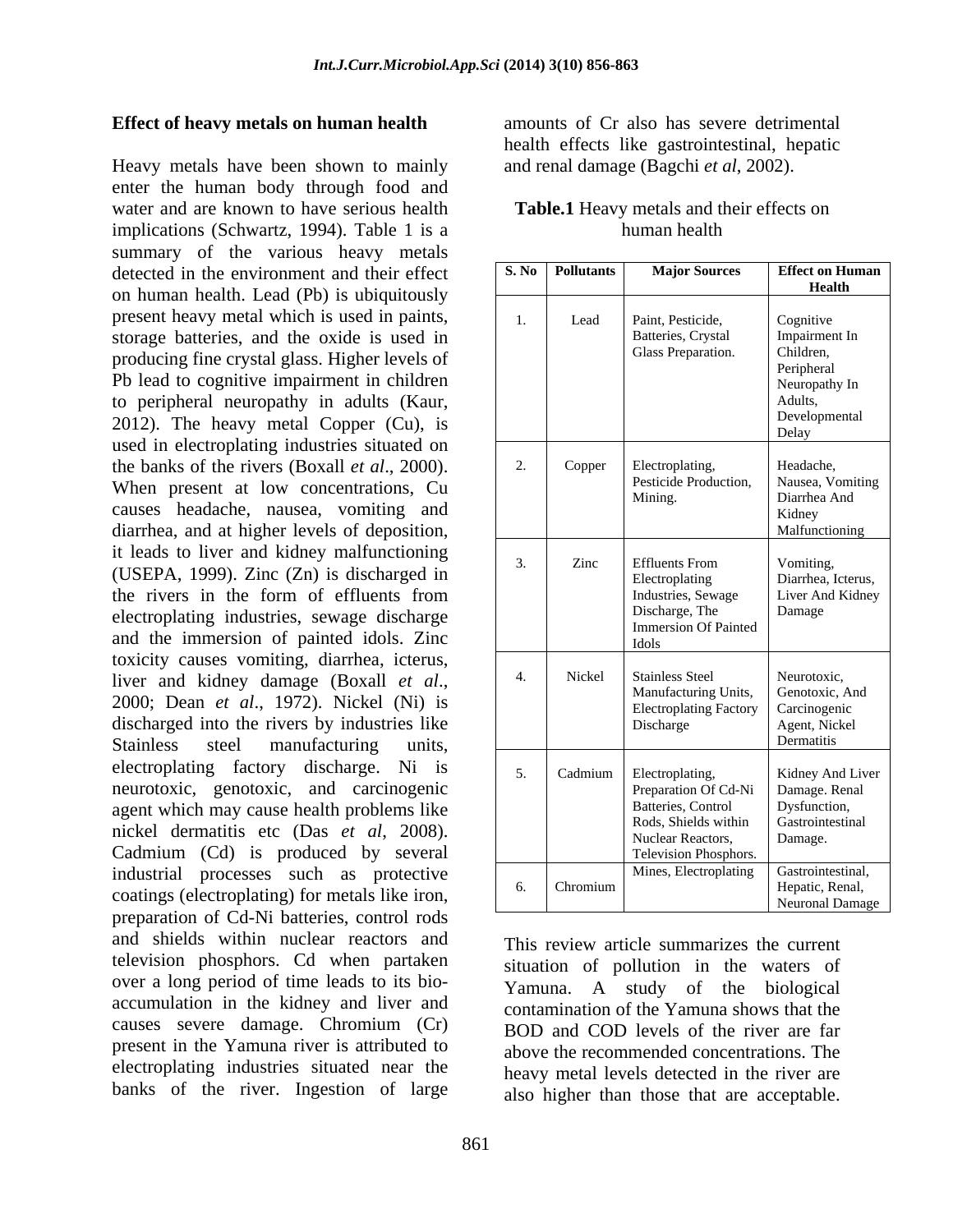The metals enter the environment through aquatic life systems and plants and animals surrounding the river. The danger of bioaccumulation and biomagnification of the York, p. 18. heavy metals make them a big threat to Goyer, R.A. 1990. Lead toxicity from over human health and welfare. Hence, it is mandatory that steps be taken to reduce the biological and metallurgical effluent load Jain P., 2009. Sick Yamuna, Sick Delhi deposited into the river. Searching a correlation. Peace Institute

- Central Water Commission, Yamuna Basin
- CPCB, 2006, Water Quality Status Of<br>Yamuna River (1999 2005), Central and Development of River Basin Series: ADSORBS/41/2006-07 165.
- in India, February, 2006, New Delhi
- CPCB, 1980–81. The Ganga River—Part Lenntech, I-The Yamuna basin, ADSORBS/2, Netherlands Central Pollution Control Board, Delhi,
- CPCB, 1982–83. Assimilation capacity of Kapur A, Nijhawan S, (2014) Microbial<br>point pollution load. CUPS/12. Central Fuel Cell: Harnessing Bioenergy from point pollution load, CUPS/12, Central Pollution Control Board, Delhi, India.
- CPCB, 2000. Status of water quality of river submitted to the Hon'ble Supreme
- CSE, 2009. State of Pollution in Yamuna, Centre for science and environment, Delhi, India Central Pollution Control
- CSE India, Sewage Canal: How to Clean the
- Bagchi D., Stohs S. J., Bernard W. O., Bagchi M. and Preus H. G. (2002). Toxicol. 180: 5-22.
- Forstner, U. and G. T. W. Wittmann; (1983) Metal Pollution in the Aquatic Environment. Springer - Verlag, New York, p. 18.
- to sub-clinical to subtle health effects, Enviro. Health Perspective, 86,178-180.
- Charitable Trust.
- **Reference** Kaushik C. P., Sharma H. R., Jain S., Dawra Organization, New Delhi, 2007. Haryana and Delhi, India. Environ J., Kaushik A. (2008) Pesticide residues in river Yamuna and its canals in Monit Assess. 144(1-3):329-40.
	- Yamuna River (1999 2005), Central Kaur S. (2012) Assessment of Heavy Metals Pollution Control Board, Ministry Of in Summer & Winter Seasons in River Environment & Forests, Assessment in Summer & Winter Seasons in River Yamuna Segment Flowing through Delhi, India. J. Environ.Eco. 3(1): 149- 165.
- CPCB, MoEF, "Status of Sewage Treatment Lenntech Water Treatment and Air Lenntech Water Treatment and Air Purification (2004) Water treatment. Rotterdamseweg, [\(http://www.excelwater](http://www.excelwater). com/thp/filters/Water-Purification.htm).
	- India. Malik D, Singh S, Thakur J, Kishore R, Kapur A, Nijhawan S, (2014) Microbial Fuel Cell: Harnessing Bioenergy from Yamuna Water, Int. J of Sci. Res., 3 (6): 1076-1081.
	- Yamuna and drains adjoining river Mishra A. K., (2010), A river about to Die: Yamuna in Delhi. Information Yamuna, Journal of water resource and protection, 2, pp 489-500.
	- Court, Paliwal, R., Sharma, P., & Kansal, A. Board, "Water Quality Status of the Management, 83(2), 131-Yamuna River. 2006 144.doi:10.1016/ j.jenvman. 2006.02. (2007). Water quality modeling of the river Yamuna (India) using QUAL2E- UNCAS. Journal of Environmental Management, 83(2), 131– 003.
	- Yamuna, 2007 Rani M, Akolkar P, Bhamrah H S (2013), Cytotoxicity and oxidation mechanism of different forms of chromium. water quality and Primary WaterWater quality assessment of River Yamuna from origin to confluence to River Ganga, with respect to Biological